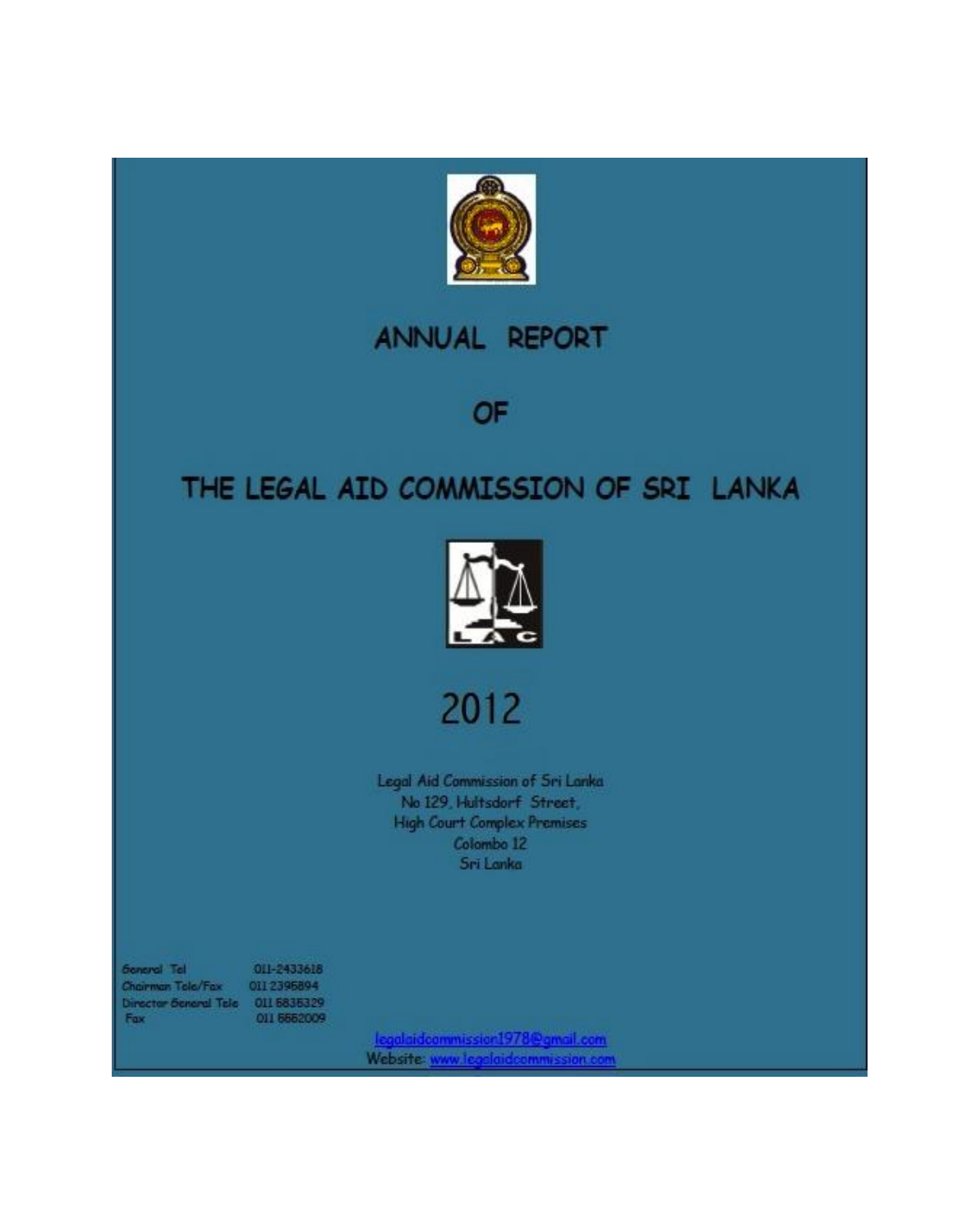## ANNUAL REPORT OF THE LEGAL AID COMMISSION (LAC) OF SRI LANKA

## 2012

The Legal Aid Commission of Sri Lanka was established by Legal Aid Law No.27 of 1978 (hereinafter referred to as 'the Act'). Its main objective is to provide free legal assistance to communities to whom Justice is not meted out owing to financial difficulties and other influences. Such persons have been identified in the Act as 'deserving persons'.

Section 3 of the Act has clearly defined the objective of the LAC:

*3. The objects of the Commission shall be to operate throughout Sri Lanka an efficient Legal Aid Scheme to provide to deserving persons-*

*(a) legal advice;*

*(b) funds for the conduct of legal and other proceedings for and on behalf of such persons;*

*(c) the services of attorneys-at-law to represent them;*

*(d) such other assistance as may be necessary for the conduct of such proceedings.*

## **VISION**: **EQUAL ACCESS TO JUSTICE**

It is the Policy Statement of the LAC and flows from the objective of he LAC as set out in the Act: The Act refers to persons eligible for legal aid as deserving persons. This is a flexible term and does not restrict persons given legal assistance only to their income status. Such flexibility in the wording has made it possible for the application not only the 'means test' but also the 'justice test'. As well.

 **To create a society where all deserving persons have equal access to Justice irrespective of their economic or social status, gender, caste, creed or nationality or of being otherwise abled.**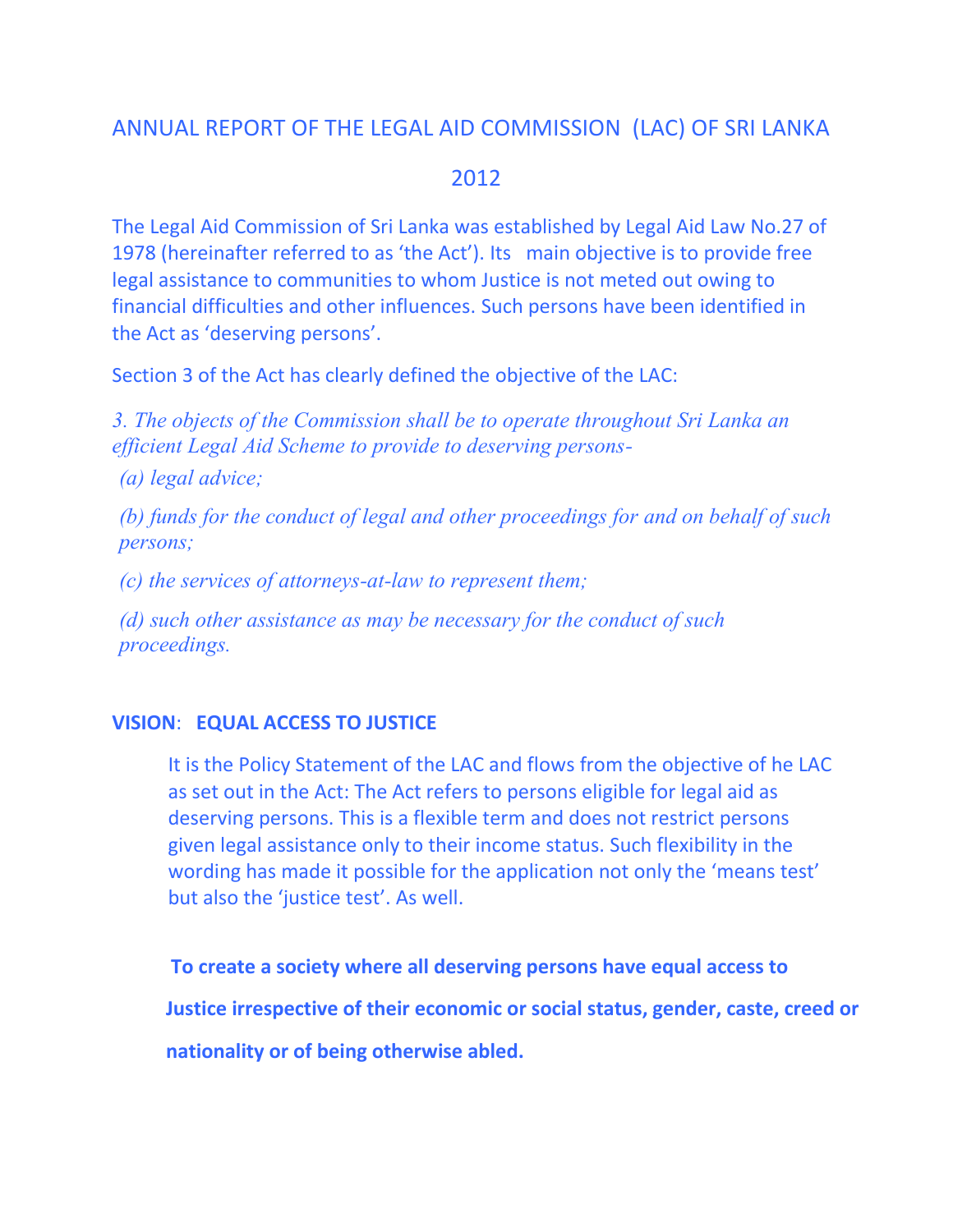### **MISSION**

It is a two way process.

- To identify those members of our society who are marginalised and lacks the means to access the remedial measures available under the law due to social economic and or other factors.
- To grant legal assistance as prescribed in the Act under section 3 as **Objects of the Commission**:

*3. The objects of the Commission shall be to operate throughout Sri Lanka an efficient Legal Aid Scheme to provide to deserving persons-*

*(a) legal advice;*

*(b) funds for the conduct of legal and other proceedings for and on behalf of such persons;*

*(c) the services of attorneys-at-law to represent them;*

*(d) such other assistance as may be necessary for the conduct of such proceedings.*

### **RESPONSIBILITIES**

The Legal Aid Commission has undertaken many ambitious projects to achieve the above objectives. Some of these are

- The Establishment of Legal Aid centers in courts premises island-wide to give legal aid for deserving persons by representing them in courts of law and tribunals and render assistance in other related matters to the needy, the deserving and the downtrodden.
- Giving legal advice to the public who call over either at the Head Office or at the LAC Centers or at the Awareness Programmes conducted by the LAC or via Legal Aid Q & A Pages in newspapers and also via TV channels and through the LAC publications.
- Appearance in Supreme Court in cases of violations of rights via the Human Rights Bureau of the Commission.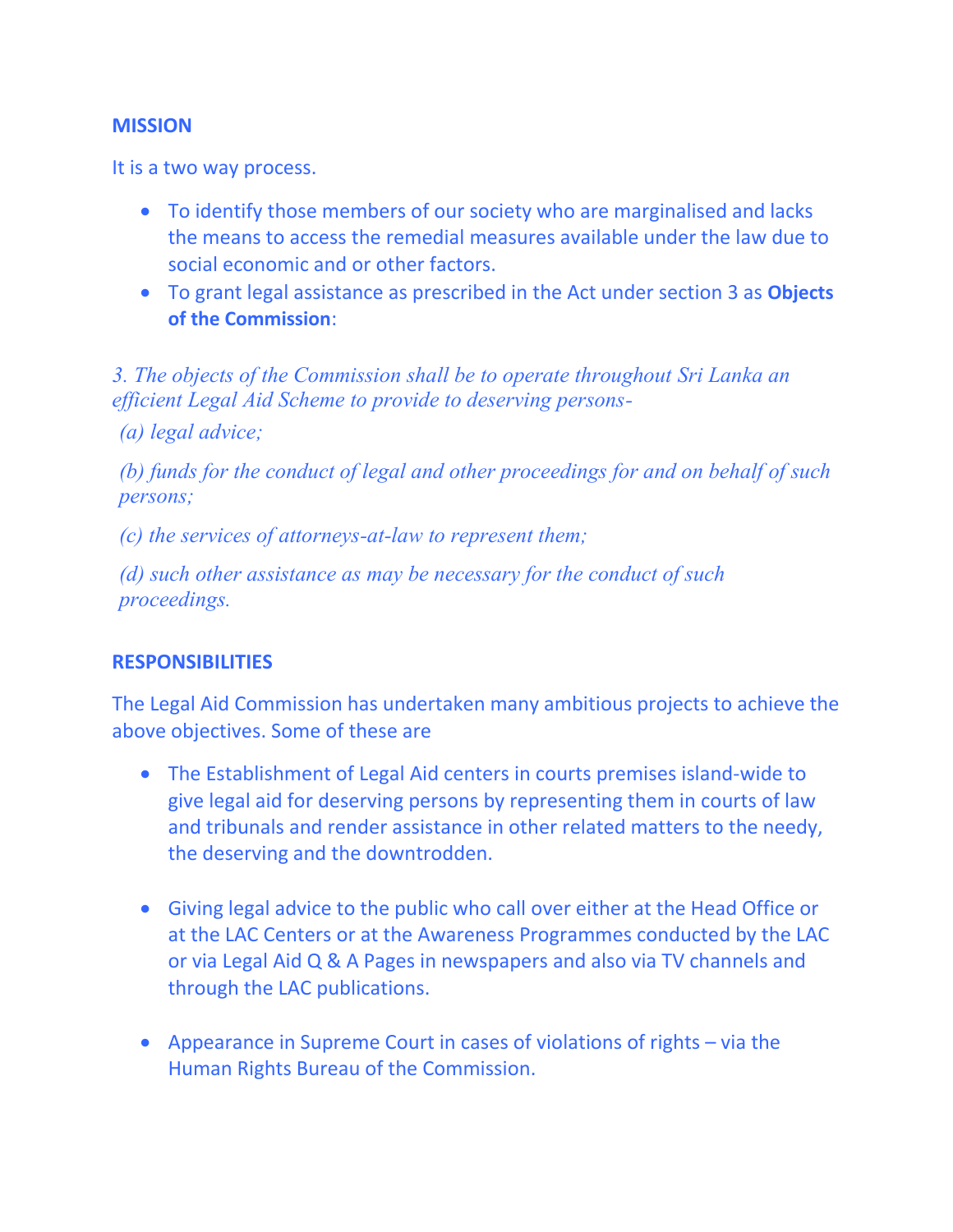- Enhancing the activities of the Developmental Legal Aid Units Units for Migrant Workers, the Elderly, Women & Children, Prison inmates etc.
- Conducting Legal Aid Clinics, Legal Awareness & Training Programmes for Public, Public Officials inclusive of Police officers, Prisoners, Lawyers, School Children, and the Disabled. Migrant Workers and the Elderly.

### **Center establishment**

By the end of the year 2011 there were 67 LAC centers island-wide.

Within the course of the year 2012 centers were established in Kadawatha, Polgahawela and Galgamuwa respectively. Additionally four more centers were established in Pugoda on  $1<sup>st</sup>$  November 2012), Kebithigollawa (23 $<sup>rd</sup>$  of November</sup> 2012), Homagama Center (3rd December.2012), and Deiyandara Center (17<sup>th</sup> December2012), respectively. But the latter four centers commenced to operate properly only in 2013.,

Each of the LAC centers has a Legal Officer and a Management Assistant. In centers where the workload is heavy the more than one legal officer would function and also may have two management assistants. Additionally some centers have an office assistant as well. In centers in High Court jurisdictions the workload is more when compared to other centers with the center having to cater to the High Courts, Civil Appellate High Courts, District Courts and Magistrate's Courts. Certain centers like Chilaw has a large number of LT cases as well.

The following schedule indicates the center-establishment with the year of establishment. Indicating the progress over the years.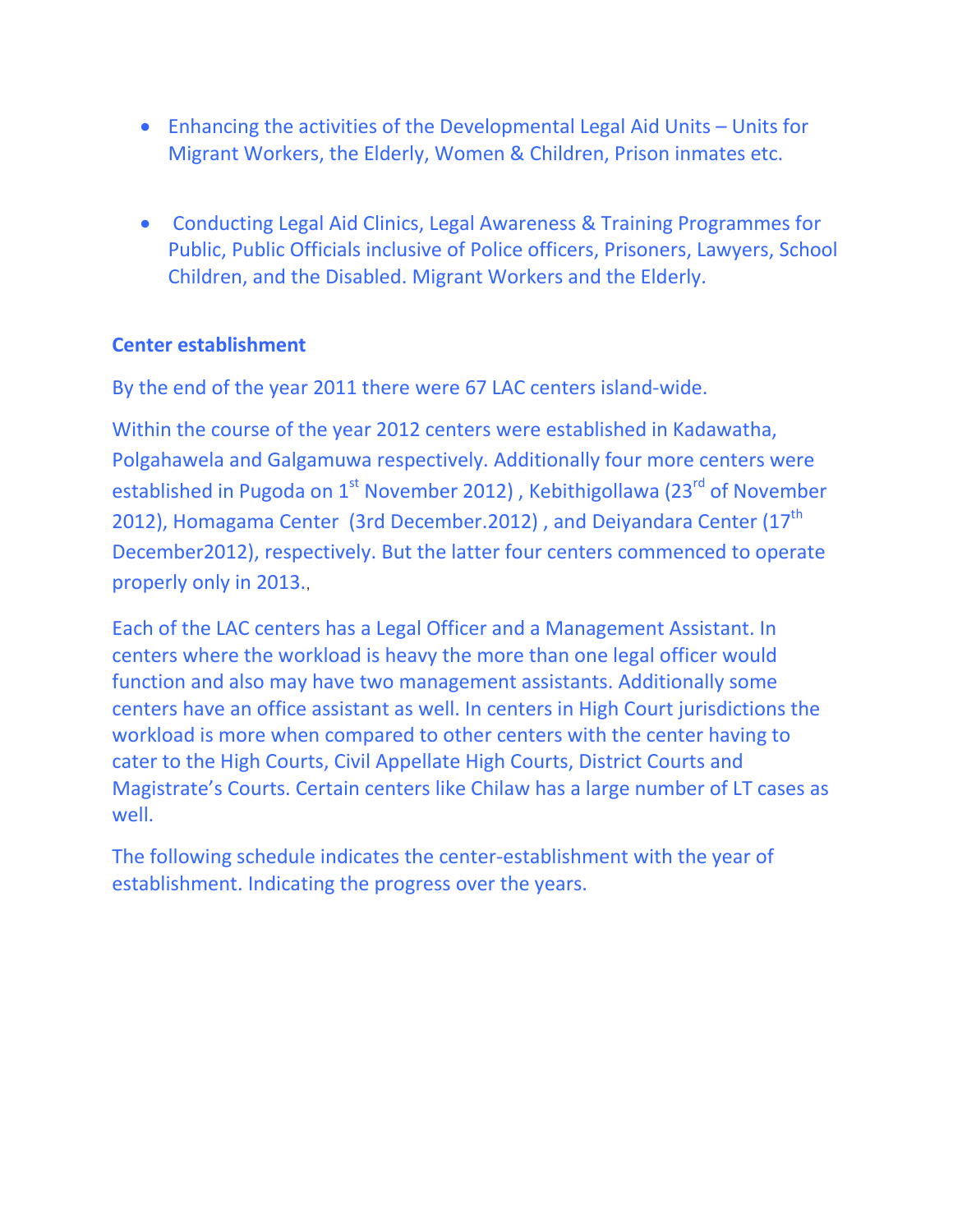| 1978 to 2005     | 2006                      | 2007-2009                | 2010 to 2012           |
|------------------|---------------------------|--------------------------|------------------------|
| Colombo<br>1978  | 2006 Akkaraipattu         | 2007 Attanagalla         | 2010 Kaduwela          |
| 1994             | 2006 Awissawella          | 2007 Battaramulla        | 2010 Kilinochchi       |
| Anuradapura      |                           |                          |                        |
| 1994<br>Galle    | 2006<br><b>Balapitiya</b> | 2007 Dambulla            | 2010 Mannar            |
| 1994 Kandy       | 2006 Bandarawela          | 2007 Horana              | 2010 Mullaitivu        |
| 1996 Kurunegala  | 2006<br><b>Batticaloa</b> | 2007 Marawila            | 2010 Mutur             |
| 2003<br>Ampara   | 2006<br>Gampaha           | 2007 Mathugama           | 2010 Tangalle          |
| 2003 Hambantota  | <b>Jaffna</b><br>2006     | 2007 Mawanella           | 2010 Valachchenai      |
| 2003 Kegalle     | 2006<br><b>Kalutara</b>   | 2007 Morawaka            | 2011 Chavakachcheri    |
| 2003 Monaragala  | 2006<br>Kalmununai        | 2007 Warakapola          | 2011 Balangoda         |
| 2003 Nuwaraeliya | 2006 Kuliyapitiya         | 2008 Kanthale            | 2011 Kekirawa          |
| 2005 Chilaw      | 2006 Negombo              | 2008 Mt.Lavinia          | 2011 Potuvil           |
| 2005 Vavuniya    | 2006 Mahiyangana          | 2008 Nugegoda            | 2011 Pt. Pedro         |
|                  | <b>2006 Maho</b>          | 2008Thambuttegama        | 2011 Wariyapola        |
|                  | 2006 Matale               | 2008 Thissamaharama      | 2012 Galgamuwa         |
|                  | 2006 Matara               | 2008 Welimada            | 2012 Kadawatha         |
|                  | 2006 Panadura             | 2009<br><b>Baddegama</b> | 2012 Polgahawela       |
|                  | 2006 Polonnaruwa          | 2009<br><b>Badulla</b>   | 2012/13 Kebithigollawa |
|                  | 2006 Ratnapur             | 2009<br>Embilipitiya     | 2012/13 Deiyandara     |
|                  | 2006 Trincomalee          | 2009 Hatton              | 2012/13 Homagama       |
|                  |                           | 2009 Hingurakgoda        | 201a2/13 Pugoda        |
|                  |                           | 2009 Nawalapitiya        |                        |
|                  |                           | 2009 Walasmulla          |                        |
|                  |                           | 2009 Wellawaya           |                        |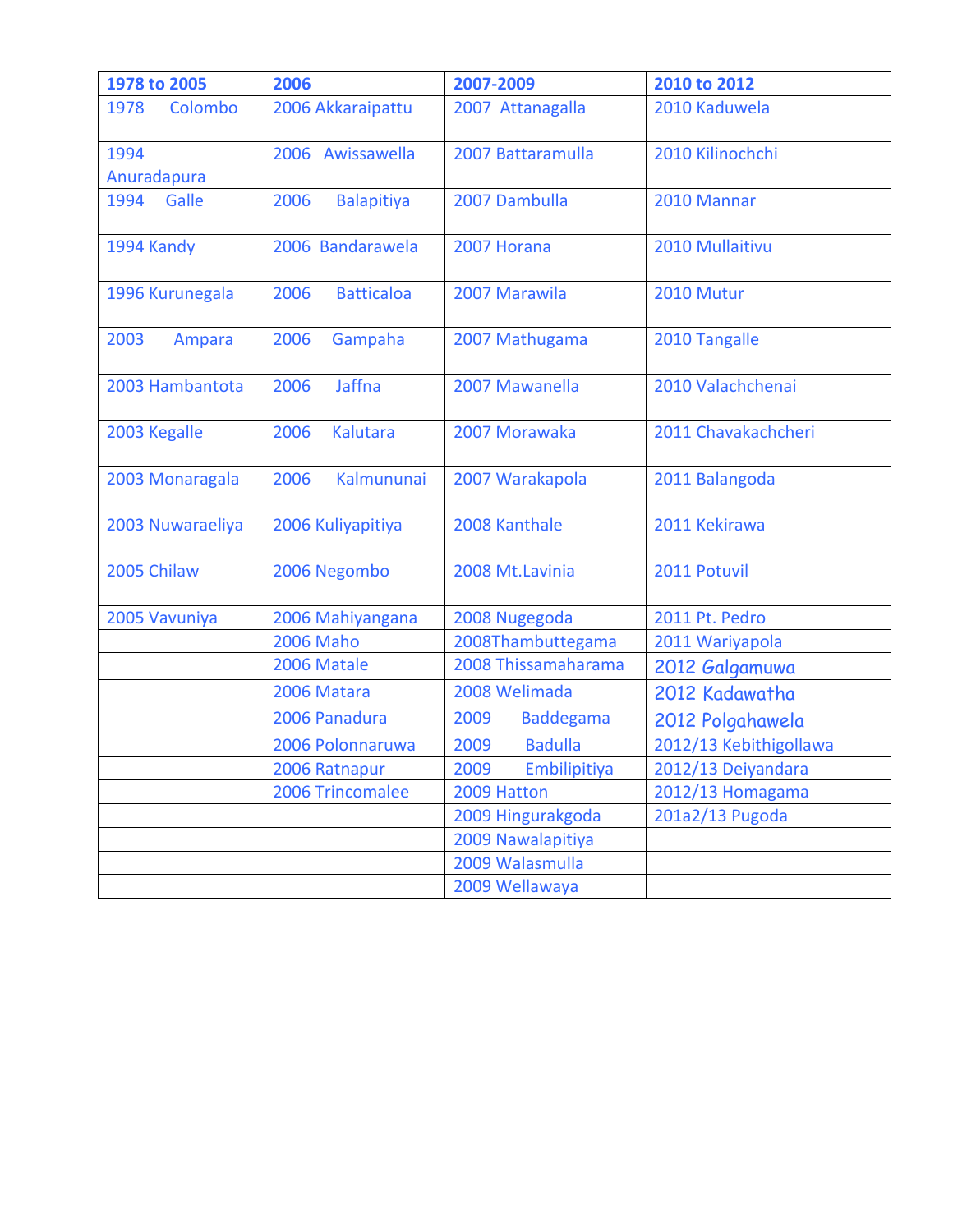## **CASE STATISTICS**

|                | <b>Year / Center</b> | Cases B/F         | <b>Cases Filed</b><br>and closed | <b>Cases</b>     |  |
|----------------|----------------------|-------------------|----------------------------------|------------------|--|
| <b>No</b>      |                      | to 2012           | During 2012                      | pending as<br>at |  |
|                |                      | as at<br>1.1.2012 |                                  | 31.12.2012       |  |
| $\mathbf{1}$   | 2006<br>Akkaraipattu | 574               | 102                              | 676              |  |
| $\overline{2}$ | 2003<br>Ampara       | 353               | 52                               | 405              |  |
| 3              | 1994 Anuradapura     | 1130              | $-17$                            | 1113             |  |
| 4              | 2007 Attanagalla     | 225               | 75                               | 300              |  |
| 5              | 2006 Awissawella     | 498               | 126                              | 624              |  |
| 6              | 2009 Baddegama       | 172               | 73                               | 245              |  |
| 7              | 2009 Badulla         | 162               | 26                               | 188              |  |
| 8              | 2006 Balapitiya      | 493               | 90                               | 583              |  |
| 9              | 2006 Bandarawela     | 330               | 78                               | 408              |  |
| 10             | 2006 Batticaloa      | 906               | 202                              | 1108             |  |
| 11             | 2005 Chilaw          | 529               | 76                               | 605              |  |
| 12             | 1978 Colombo         | 2045              | 632                              | 2677             |  |
| 13             | 2007 Dambulla        | 269               | 68                               | 337              |  |
| 14             | 2009 Embilipitiya    | 190               | 48                               | 238              |  |
| 15             | 1994 Galle           | 288               | 71                               | 359              |  |
| 16             | 2006 Gampaha         | 733               | 70                               | 803              |  |
| 17             | 2003 Hambantota      | 330               | 107                              | 437              |  |
| 18             | 2009 Hatton          | 175               | 26                               | 201              |  |
| 19             | 2009 Hingurakgoda    | 161               | 59                               | 220              |  |
| 20             | 2007 Horana          | 297               | 114                              | 411              |  |
| 21             | 2006 Jaffna          | 308               | 148                              | 456              |  |
| 22             | 2007 Battaramulla    | 284               | 31                               | 315              |  |
| 23             | 2010 Kaduwela        | 200               | 138                              | 338              |  |
| 24             | 1994 Kandy           | 1492              | $-357$                           | 1135             |  |
| 25             | 2008 Kanthale        | 150               | 31                               | 181              |  |
| 26             | 2006 Kalmununai      | 364               | 83                               | 447              |  |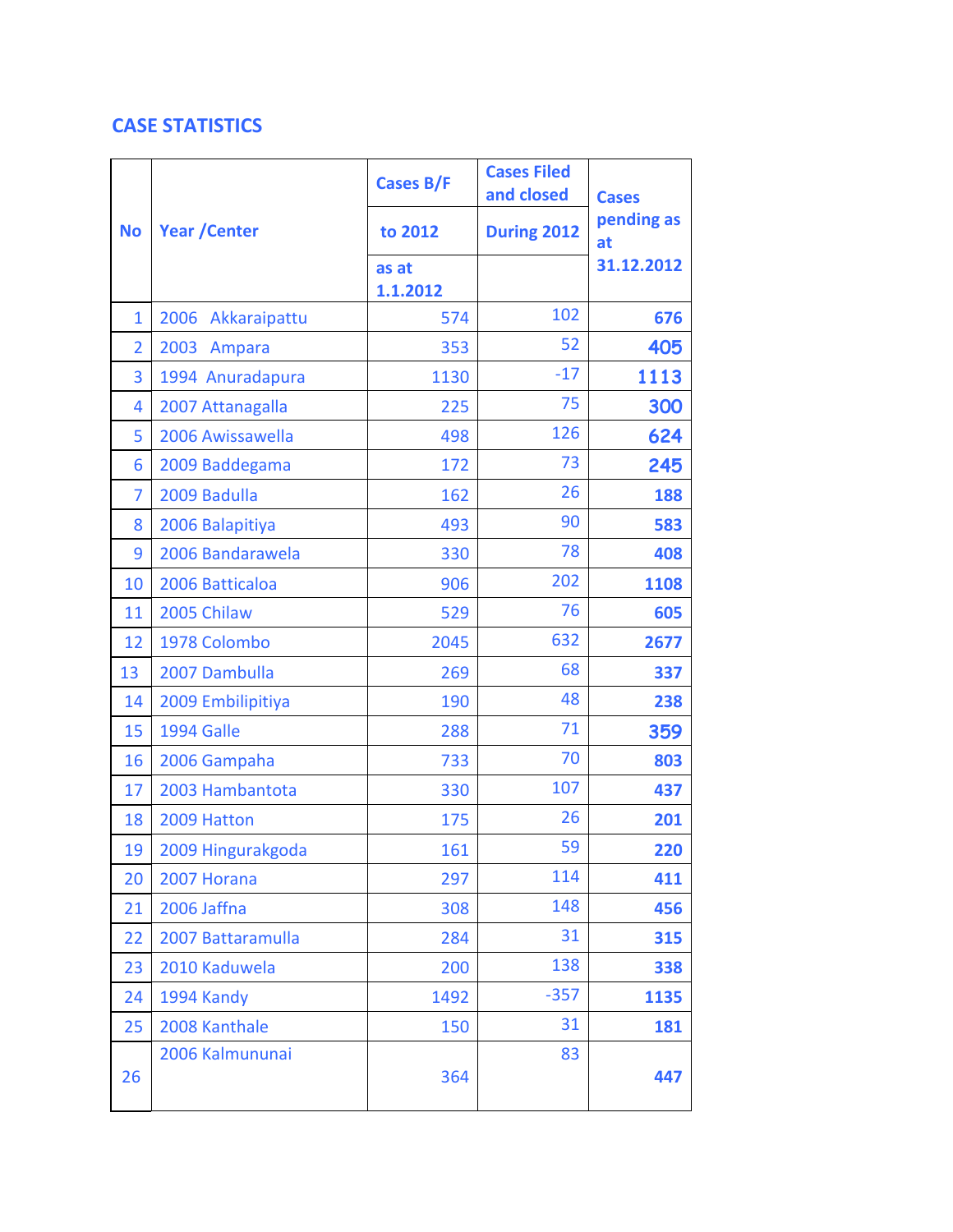| <b>No</b> | Center/year         | B/F from<br>2011 | Filed/Closed | <b>B?F</b> to<br>2013 |
|-----------|---------------------|------------------|--------------|-----------------------|
| 27        | 2006 Kalutara       | 454              | 105          | 559                   |
| 28        | 2003 Kegalle        | 513              | 64           | 577                   |
| 29        | 2010 Kilinochchi    | 190              | $-179$       | 11                    |
| 30        | 2006 Kuliyapitiya   | 464              | 87           | 551                   |
| 31        | 1996 Kurunegala     | 1069             | 179          | 1248                  |
| 32        | 2006 Mahiyanganaya  | 484              | $-98$        | 386                   |
| 33        | <b>2006 Maho</b>    | 156              | 18           | 174                   |
| 34        | 2010 Mannar         | 140              | $-108$       | 32                    |
| 35        | 2007 Marawila       | 113              | 52           | 165                   |
| 36        | 2006 Matale         | 513              | 212          | 725                   |
| 37        | 2006 Matara         | 293              | 92           | 385                   |
| 38        | 2007 Mathugama      | 350              | 56           | 406                   |
| 39        | 2007 Mawanella      | 219              | 36           | 255                   |
| 40        | 2003 Monaragala     | 566              | 66           | 632                   |
| 41        | 2007 Morawaka       | 214              | 35           | 249                   |
| 42        | 2008 Mt.Lavinia     | 218              | 126          | 344                   |
| 43        | 2010 Mullaitivu     | 174              | $-44$        | 130                   |
| 44        | 2010 Mutur          | 54               | 1            | 55                    |
| 45        | 2009 Nawalapitiya   | 152              | 61           | 213                   |
| 46        | 2006 Negombo        | 118              | 23           | 141                   |
| 47        | 2008 Nugegoda       | 286              | 65           | 351                   |
| 48        | 2003 Nuwaraeliya    | 352              | 89           | 441                   |
| 49        | 2006 Panadura       | 208              | 95           | 303                   |
| 50        | 2006 Polonnaruwa    | 527              | 107          | 634                   |
| 51        | 2006 Ratnapura      | 321              | 80           | 401                   |
| 52        | 2010 Tangalle       | 77               | 84           | 161                   |
| 53        | 2008 Thambuttegama  | 101              | 42           | 143                   |
| 54        | 2008 Thissamaharama | 223              | 88           | 311                   |
| 55        | 2006 Trincomalee    | 192              | 20           | 212                   |
| 56        | 2010 Valachchenai   | 144              | 72           | 216                   |
| 57        | 2005 Vavuniya       | 300              | 60           | 360                   |
| 58        | 2009 Walasmulla     | 108              | 61           | 169                   |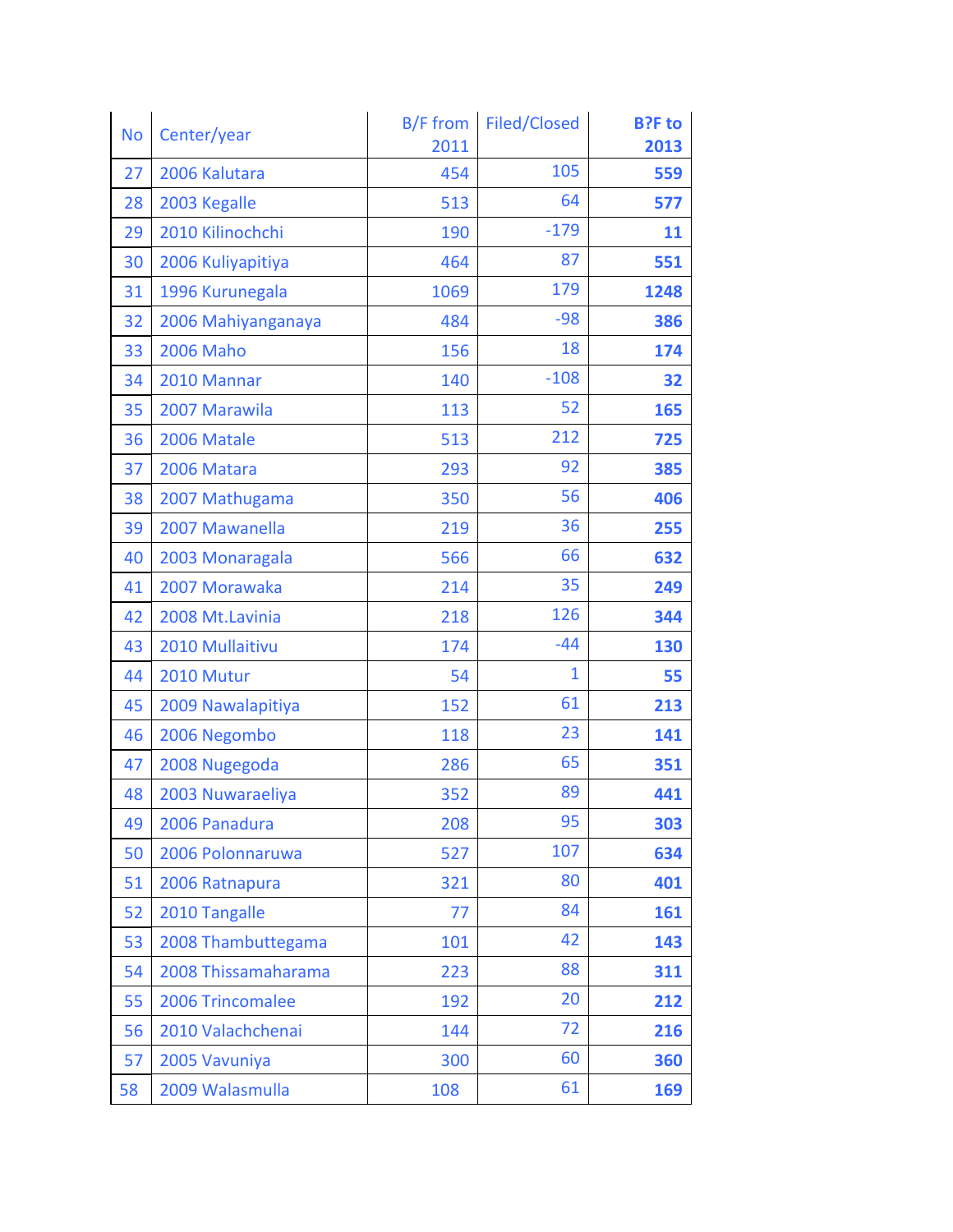| 59 | 2007 Warakapola       | 228   | 44   | 272      |
|----|-----------------------|-------|------|----------|
| 60 | 2008 Welimada         | 228   | 86   | 314      |
| 61 | 2009 Wellawaya        | 363   | 68   | 431      |
| 62 | 2011 Balangoda        | 31    | 44   | 75       |
| 63 | 2011 Chavakachcheri   | 6     | 19   | 25       |
| 64 | 2011 Kekirawa         | 45    | 59   | 104      |
| 65 | 2011 Pt. Pedro        | 3     | 79   | 82       |
| 66 | 2011 Potuvil          | 74    | 107  | 181      |
| 67 | 2011 Wariyapola       | 46    | 45   | 91       |
| 68 | 2012Kadawatha         | 0     | 68   | 68       |
| 69 | 2012 Galgamuwa        | 0     | 18   | 18       |
| 70 | 2012 Polgahawela      | 0     | 40   | 40       |
| 71 | 2012/13Kebithigollawa | O     | 0    | 5        |
| 72 | 2012/13 Deiyandara    | 0     | 0    | 0        |
| 73 | 2012/13 Homagama      | 0     | 0    | $\bf{0}$ |
| 74 | 2012/13 Pugoda        | 0     | 0    | 2        |
|    | 74 centers            | 22975 | 4476 | 27458    |

The centers at Kebithigollawa, Deiyandara, Homagama and Pugoda were established towards the end of the year 2012.But these centers commenced to function properly in the year 2013.

## **NOTE**

**Each year by end of August the LAC submits a progress report to the Ministry of Justice t be submitted to Parliament in time for the budget Debate which is normally scheduled for November each year.is given below highlighted** 

**An extract of the report submitted to Parliament in November 2012**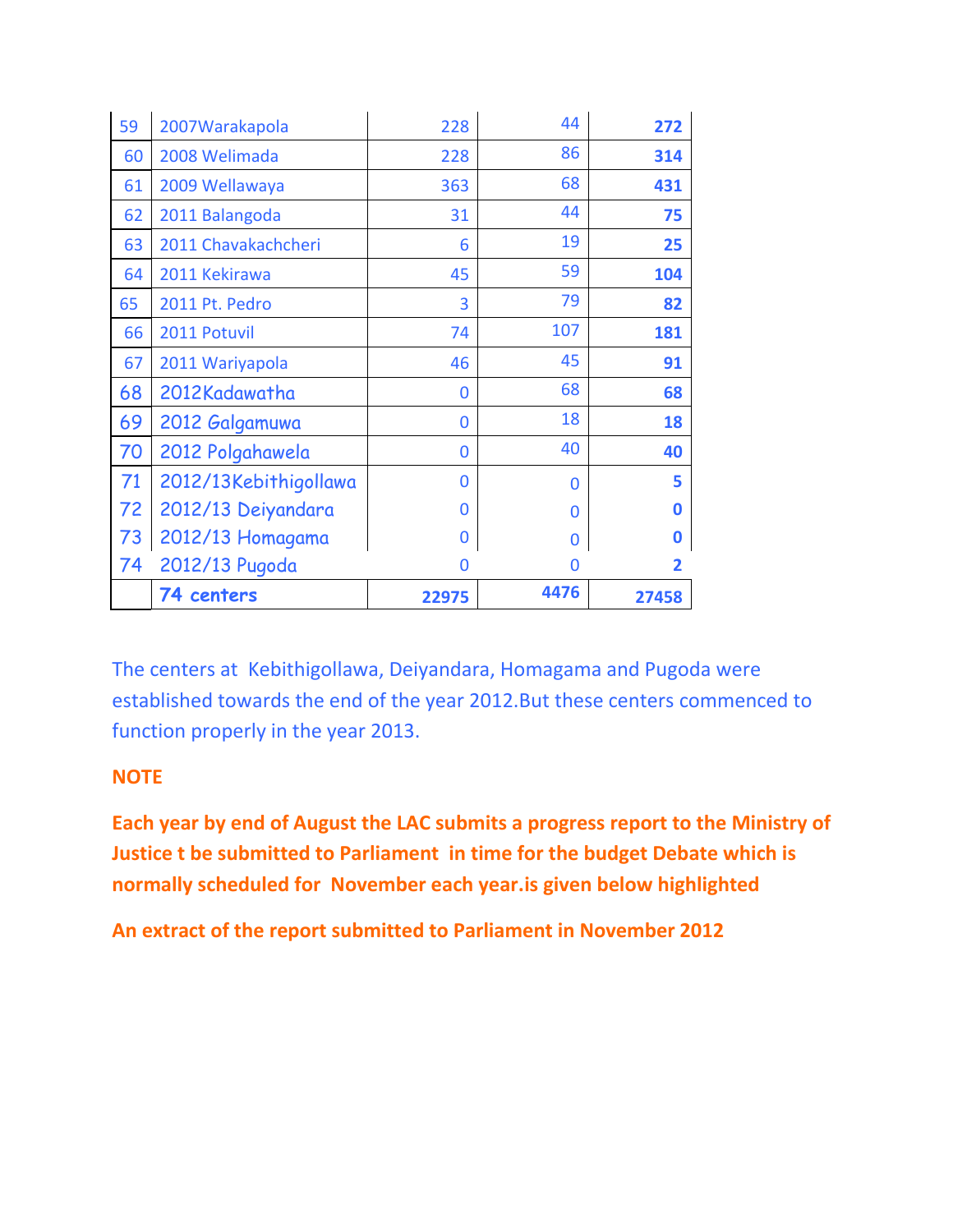**Extract from the report submitted by LAC to MOJ in August 2012 for the Budget Debate in November 2012:**

| <b>Description</b>                   | No. of Cases |
|--------------------------------------|--------------|
| <b>Brought forward from 2011</b>     | 23,894       |
| New cases added (2012 an to 2012     | 6,300        |
| August)                              |              |
| No. of cases concluded (2012 Jan to  | 2,882        |
| 2012 August                          |              |
| Carried forward to the September     | 27,312       |
| 2012                                 |              |
| No of clients serviced by LAC in the | 68,352       |
| January to August 2012 (Inclusive of |              |
| consultations)                       |              |

## **Cases handled by the Legal Aid Commission.**

## **Prisoner's Rights**

The Kith and Kin of any prison inmate who needs legal aid could seek assistance from any of the Legal Aid Centers. Under this, legal aid was provided as follows:-

Colombo Prisons:

| <b>Subject</b>                | <b>Total</b> |
|-------------------------------|--------------|
| Programmes                    | 36           |
| Cases filed (on completion of | 210          |
| documentation                 |              |
| Cases to be filed             | 81           |
| <b>Consultations</b>          |              |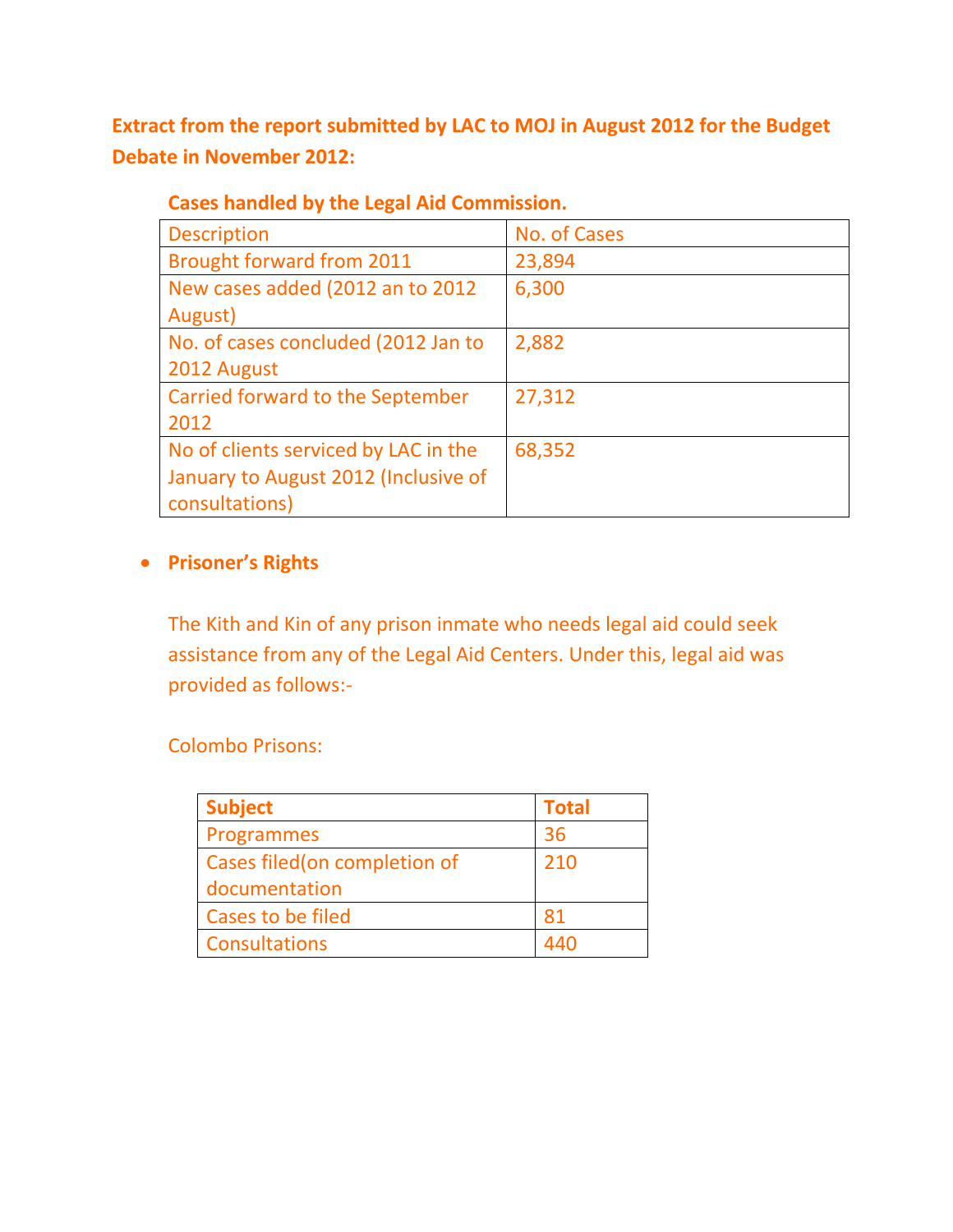#### **Migrant Worker's Desk**

One of the most important objective is to educate migrant workers about their legal rights and issues which they face in and out of Sri Lanka through the Sri Lanka Foreign Employment Bureau. The Legal Officers (LAC) participate in awareness programmes telecast by Shri TV , a local channel that telecasts overseas and therefore, popular amongst migrant labour force.

#### **Human Rights Bureau**

The work of this unit emphasizes the Human Rights of the Public. Currently there are twelve fundamental rights pending in the Supreme Court. Most of the cases are against Police and Army Officers.

### **Elders Rights**

Recognizing that elders are one of the most vulnerable sectors in society, the Legal Aid Commission (LAC) implements several programs targeting elders. When a settlement cannot be reached in disputes involving elders, LAC refers these to the Elders Maintenance Board. In 2012, 10 LAC Centers inclusive of Colombo filed 21 cases in various Magistrate;s Courts to enforce orders made by the Elders Maintenance Board. Awareness Programme for Elders Law and Protection have been conducted in Kadawatha, Colombo and Horana.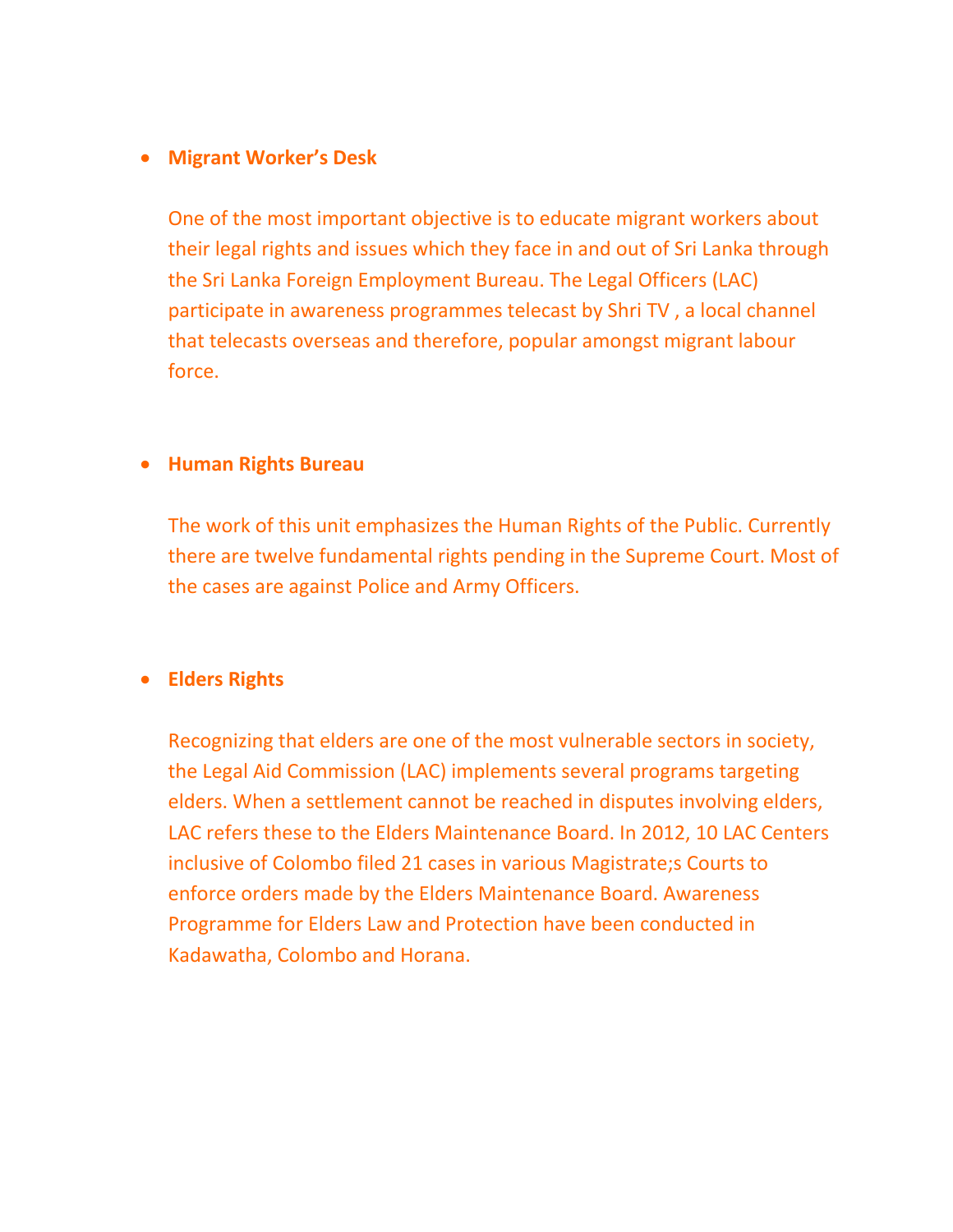### **Media Programmes**

Television channels have also given due publicity to LAC programmes with the aim of creating awareness amongst the Public.

### **Newspapers**

Print Media has played a pivotal role in taking legal knowledge to the People.

| <b>Name</b>       | Language       | The day on which the legal     |  |
|-------------------|----------------|--------------------------------|--|
|                   |                | aid page is published          |  |
| <b>Daily News</b> | <b>English</b> | <b>Every Friday</b>            |  |
| Lankadeepa        | Sinhala        | <b>Every fortnight Tuesday</b> |  |
| <b>Rivira</b>     | <b>Sinhala</b> | Weekly                         |  |
| Thinakaran        | Tamil          | Weekly                         |  |

## **•** Special Project

Under this Programme awareness programmes about Witness Protection and Victims rights have been conducted for Police Officers in Kalutara, Nikaweratiya, Pahalagama, Bortalanda, Colombo and Kilinochchi.

### **Awareness and Outreach Programmes**

In 2012, the LAC was granted a special financial allocation to organize and present legal awareness programmes and clinics, and to open new centers in areas where there is a demand for legal aid.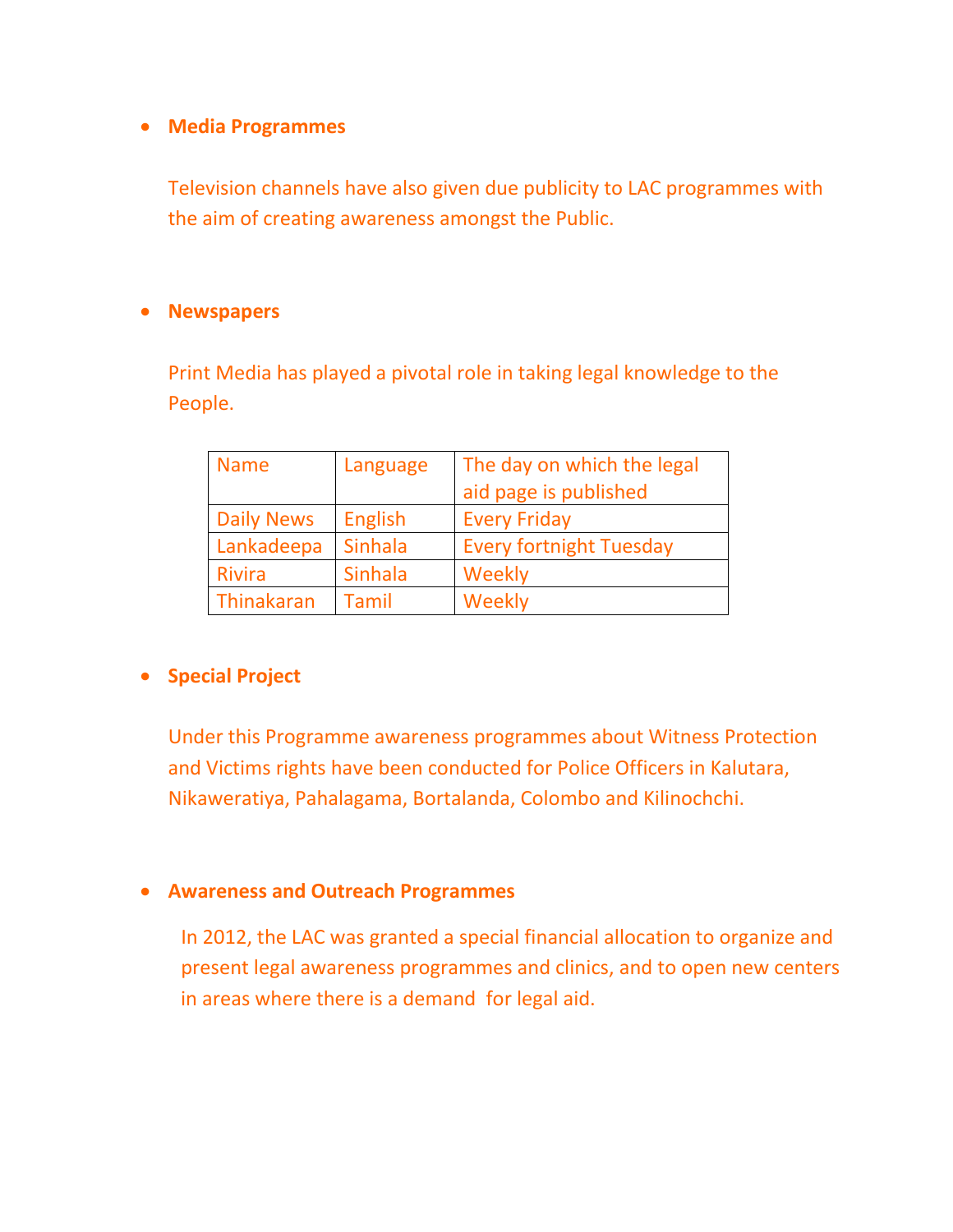| Programmes                | Relevant Area                                  | No. of programmes |
|---------------------------|------------------------------------------------|-------------------|
| <b>Uthuru Rata Neethi</b> | Jaffna, Mullaitivu,                            | 10                |
| Udanaya                   | Kilinochchi, Vavuniya and                      |                   |
|                           | <b>Mannar</b>                                  |                   |
| Maya Rata Neethi          | Colombo, Mount Lavinia,                        | 17                |
| Udanaya                   | Nugegoda, Kaduwela,                            |                   |
|                           | Avissawella, Gampaha,                          |                   |
|                           | Attanagalla, Negombo,                          |                   |
|                           | Kalutara, Mathugama,                           |                   |
|                           | Horana, Panandura,                             |                   |
|                           | Kegalle, Mawanella,                            |                   |
|                           | Ratnapura, Empilipitiya                        |                   |
|                           | and Balangoda                                  |                   |
| <b>Ruhunu Rata Neethi</b> | Hambantota,                                    | 13                |
| Udanaya                   | Tissamaharama, Tangalle,                       |                   |
|                           | Walasmulla, Matara,                            |                   |
|                           | Morawaka, Galle,                               |                   |
|                           | Balapitiya, Bathegama,                         |                   |
|                           | Monaragala, Wellawaya,                         |                   |
|                           | Ampara and Akkarapattu                         | 10                |
| Raja Rata Neethi Udanaya  | Thambuthegama,                                 |                   |
|                           | Kekirawa, Hingurangoda,                        |                   |
|                           | Wariyapola, Kurunagala,<br>Kuliyapitiya, Maho, |                   |
|                           | Warakapola, Halawatta                          |                   |
|                           | and Marawela                                   |                   |
| Kandurata Neethi          | Nawalapitiya,                                  | 10                |
| Udanaya                   | Mahiyanganaya,                                 |                   |
|                           | Dambulla, Matale,                              |                   |
|                           | Nuweraeliya, Hatton,                           |                   |
|                           | Badulla, Bandarawela and                       |                   |
|                           | Welimada                                       |                   |

The following programmes were held in five areas up to August 2012.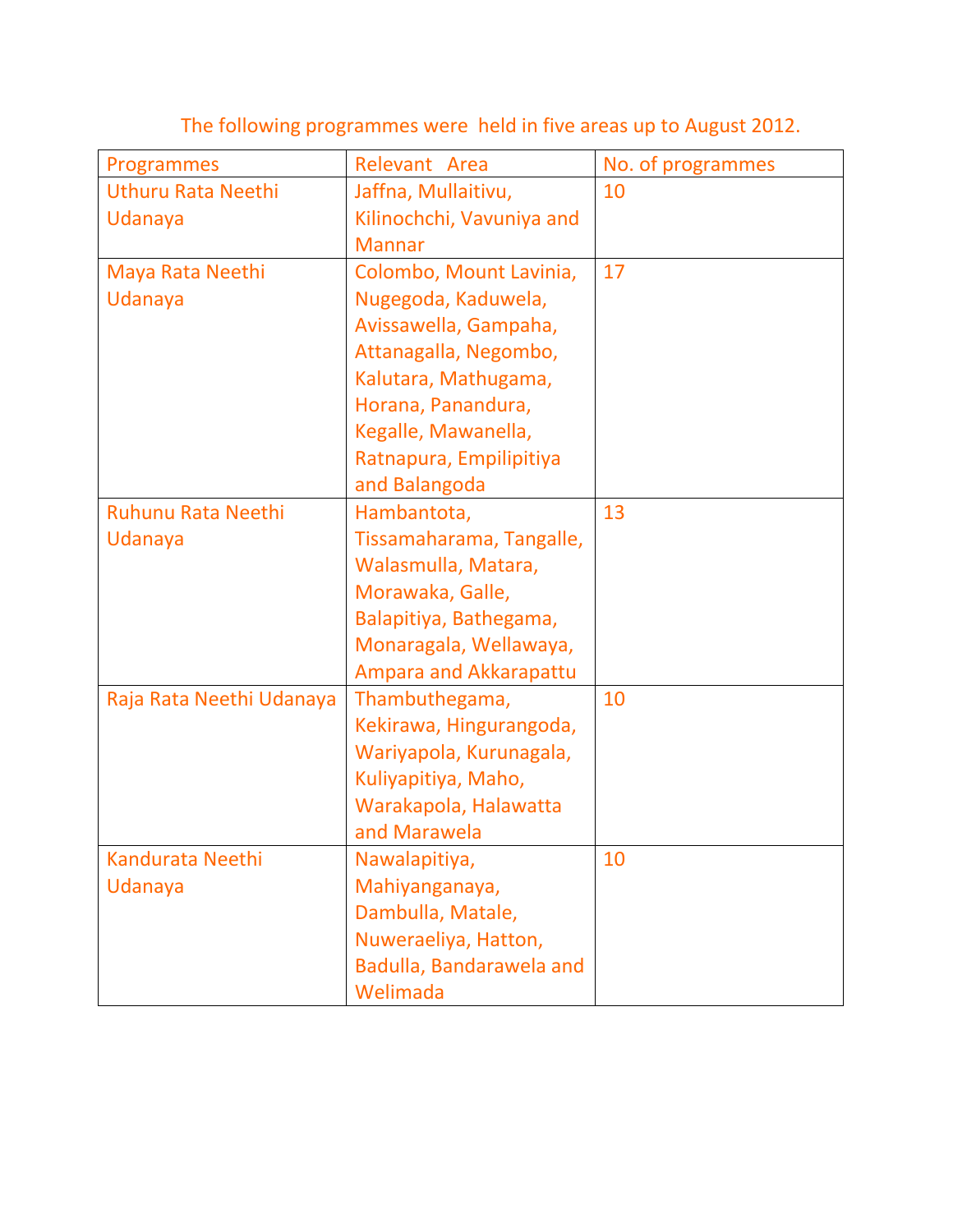## **FINANCE REPORT**

| <b>Statement of Financial position</b> | <b>Notes</b>     | 31st Dec 2012 | 31st Dec 2011 | 01st January 2011 |
|----------------------------------------|------------------|---------------|---------------|-------------------|
|                                        |                  | <b>Rs</b>     | <b>Rs</b>     | <b>Rs</b>         |
| <b>ASSETS</b>                          |                  |               |               |                   |
| <b>Non Current assets</b>              |                  |               |               |                   |
| <b>Fixed Assets</b>                    | $\mathbf{1}$     | 18,674,705.39 | 16,338,580.48 | 15,569,089.76     |
|                                        |                  |               |               |                   |
|                                        |                  |               |               |                   |
|                                        |                  |               |               |                   |
| <b>Current Assets</b>                  |                  |               |               |                   |
|                                        |                  |               |               |                   |
| <b>Prepayments and Debtors</b>         | $\boldsymbol{9}$ | 660,558.53    | 149,220.79    | 3,209,553.22      |
| <b>Festival Advances</b>               |                  |               |               |                   |
| <b>Petty Cash Imprest given to</b>     |                  |               |               |                   |
| centers                                |                  |               |               |                   |
|                                        |                  |               |               |                   |
| <b>Balances Receivable -Programme</b>  |                  |               |               |                   |
| <b>Grants Receivable</b>               |                  |               |               |                   |
| <b>CIDA</b>                            |                  | 2,654.38      | 2,654.38      | 2,654.38          |
| <b>Asia Foundation</b>                 |                  | 8,166.00      | 8,166.00      | 8,166.00          |
| <b>Cash and Cash equivalents</b>       | 10               | 2,714,345.23  | 12,563,164.12 | 11,591,895.71     |
| <b>Total Assets</b>                    |                  | 22,060,429.53 | 29,061,785.77 | 30,381,359.07     |
|                                        |                  |               |               |                   |
|                                        |                  |               |               |                   |
|                                        |                  |               |               |                   |
|                                        |                  |               |               |                   |
|                                        |                  |               |               |                   |
|                                        |                  |               |               |                   |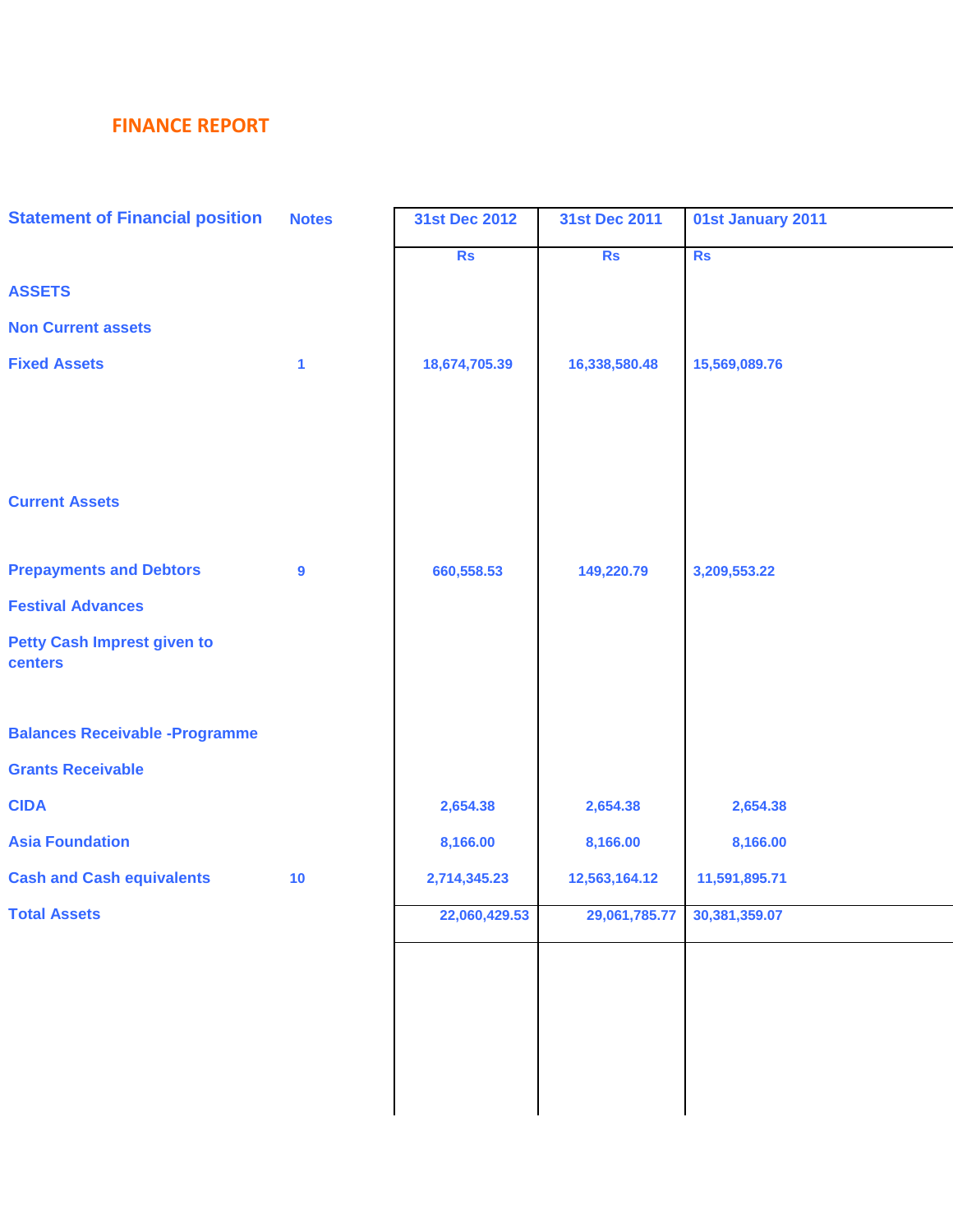| <b>REPRESENTED BY</b>                                                                                                                                                               |                                                              |                                               |                                              |                                |               |
|-------------------------------------------------------------------------------------------------------------------------------------------------------------------------------------|--------------------------------------------------------------|-----------------------------------------------|----------------------------------------------|--------------------------------|---------------|
| <b>Accumulated Fund</b>                                                                                                                                                             |                                                              | $\overline{2}$                                | 1,660,909.26                                 | 20, 197, 277. 77               | 23,099,977.75 |
| <b>Deffered Expenditure</b>                                                                                                                                                         |                                                              |                                               | 2,538,666.40                                 |                                |               |
| <b>Current Liabilities</b>                                                                                                                                                          |                                                              |                                               |                                              |                                |               |
| <b>Accrued Expenses</b>                                                                                                                                                             |                                                              | 4                                             | 6,657,454.37                                 | 1,565.50                       | 62,311.32     |
| <b>Provision for Gratuity</b>                                                                                                                                                       |                                                              | 5                                             | 11,203,399.50                                | 8,862,942.50                   | 7,219,070.00  |
|                                                                                                                                                                                     |                                                              |                                               |                                              |                                |               |
|                                                                                                                                                                                     |                                                              |                                               | 17,860,853.87                                | 8,864,508.00                   | 7,281,381.32  |
| <b>Total Equity and Liabilities</b>                                                                                                                                                 |                                                              | 22,060,429.53                                 | 29,061,785.77                                | 30,381,359.07                  |               |
|                                                                                                                                                                                     | <b>Cash Flow</b><br>Net Income over Expenditure              |                                               | 2012<br>(18, 536, 368.51)                    | 2011<br>(2,902,699.98)         |               |
| <b>Adjusted for</b><br>Depreciation<br>Less other Income                                                                                                                            |                                                              | 3,723,762.63<br>(634, 666.60)                 | 859,925.29                                   |                                |               |
|                                                                                                                                                                                     | <b>Gratuity</b><br>Cash flow from operating activities       |                                               | (15, 447, 272.48)                            | (2,042,774.69)                 |               |
| <b>Movement in Working Capital</b><br><b>Increase/decrease in Current Assets</b><br><b>Increased Accrued Expenses</b><br><b>Gratuity</b><br>Increase/Decrease in Current Liabilites |                                                              | (511, 337.74)<br>6,655,888.87<br>2,340,457.00 | 3,060,332.43<br>(60, 745.82)<br>1,643,872.50 |                                |               |
|                                                                                                                                                                                     | Net cash flow from Operating activies                        |                                               | (6,962,264.35)                               | 2,600,684.42                   |               |
| Cash flow from Investing activities                                                                                                                                                 |                                                              |                                               |                                              |                                |               |
|                                                                                                                                                                                     | <b>Purchase of Furniture</b><br>Purchase of Office equipment |                                               | (919, 942.30)<br>(474, 012.24)               | (643, 492.50)<br>(751, 473.51) |               |
| <b>Purchase of Computers</b>                                                                                                                                                        |                                                              | (1,492,600.00)                                | (234, 450.00)                                |                                |               |
| Increase/Decrease in cash and<br><b>Cash Equivalents</b>                                                                                                                            |                                                              | (9,848,818.89)                                | 971,268.41                                   |                                |               |
|                                                                                                                                                                                     | Cash and Cash equivalents at the<br>beginning                |                                               | 12,563,164.12                                | 11,591,895.71                  |               |
|                                                                                                                                                                                     | Cash and Cash equivalents at the<br>year end                 |                                               | 2,714,345.23                                 | 12,563,164.12                  |               |